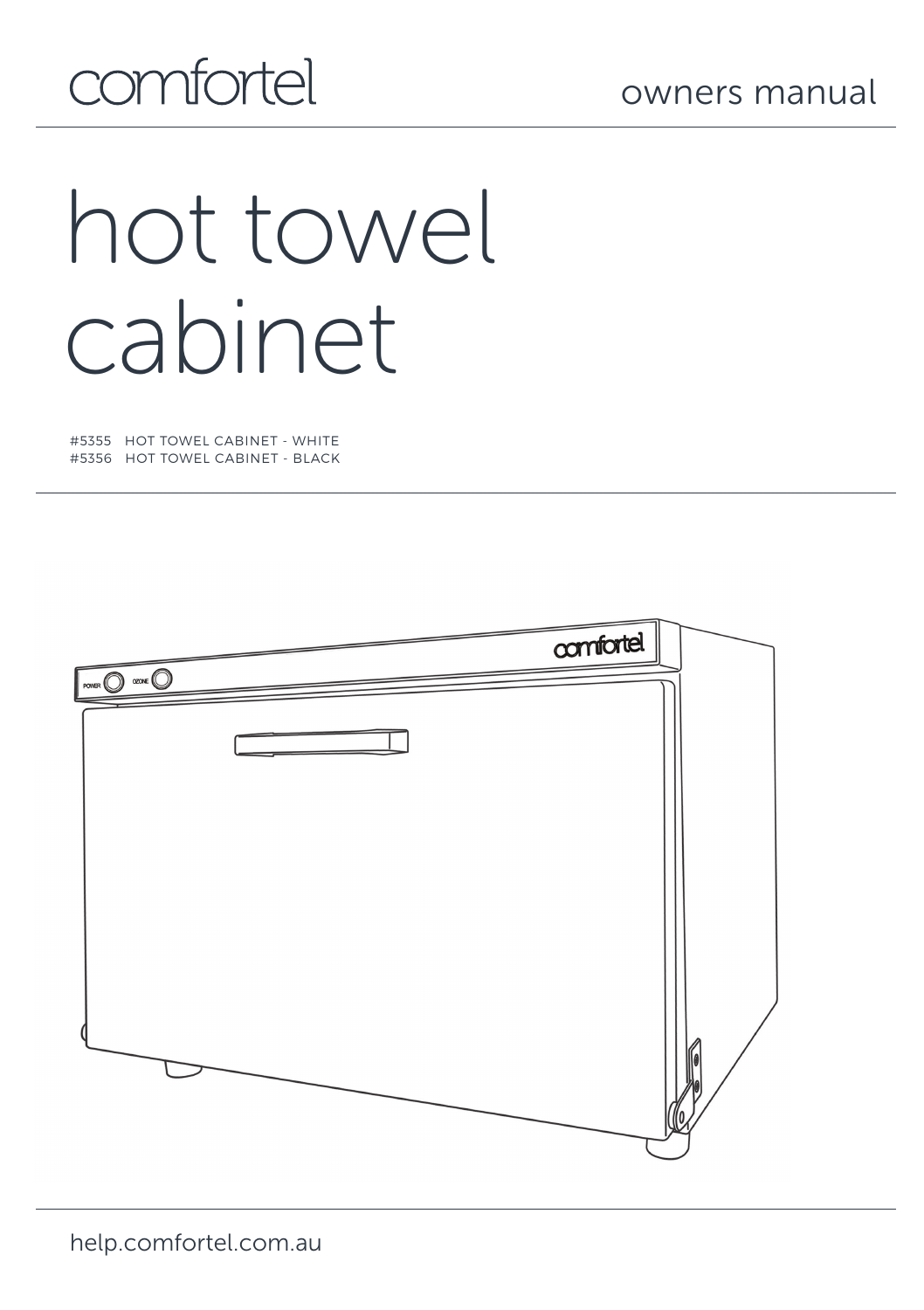#### GENERAL SAFETY

- 1. Read carefully and keep these instructions in a safe place.
- 2. Use this product only for its intended function and do not use attachments not recommended by the manufacturer.
- 3. Do not use outdoors.

#### PRECAUTIONS

- 1. The inside walls of the cabinet and the metal rack (6) become very hot while the cabinet is in use. Avoid touching these surfaces.
- 2. Do not operate the cabinet in a wet environment. Room temperature should be between <40°C (104°F)
- 3. The towels can become very hot if they are kept in the cabinet for an extended period of time. Please check the temperature of the towels when taking them out of the cabinet, before using them on the skin.

#### ELECTRICAL APPLIANCES

- 1. DO NOT allow children to have access to or operate this product.
- 2. Turn the power off and remove the plug when not in use or when cleaning.
- 3. Keep the power cord away from heat sources.
- 4. Do not use an extension cord unless the cord complies with local electrical safety standards.
- 5. Periodically inspect the power cord for signs of damage.
- 6. Do not let the power cord get damaged in any way. Do not operate any electrical item with a damaged power cord.
- 7. Do not attempt to move the cabinet while it is in use.



CARE SHOULD BE TAKEN THAT THE SKIN AND EYES OF THE USER IS NOT EXPOSED TO THE UV LIGHT FOR ANY EXTENDED PERIOD OF TIME. WHEN THE UV FUNCTION IS IN USE, KEEP THE DOOR CLOSED. AVOID LOOKING AT THE LIGHT WHEN OPENING THE CABINET.

### GET STARTED

The function of the Hot Towel Cabinet is to warm, and then maintain the temperature of moist towels for use in facial and body treatments. The cabinet features an Ultra-Violet light globe (Ozone) on the back wall which can be turned on or off independently of the warming function. The UV light (Ozone) may help prevent the damp towels becoming stale or getting a musty odour while being stored in the cabinet.

Please note: The Ozone function is not an appropriate method of sterilizing soiled or used items. The interior of the cabinet will reach around 80**°**C (176°F). It will maintain this temperature while the cabinet is turned on and in use.

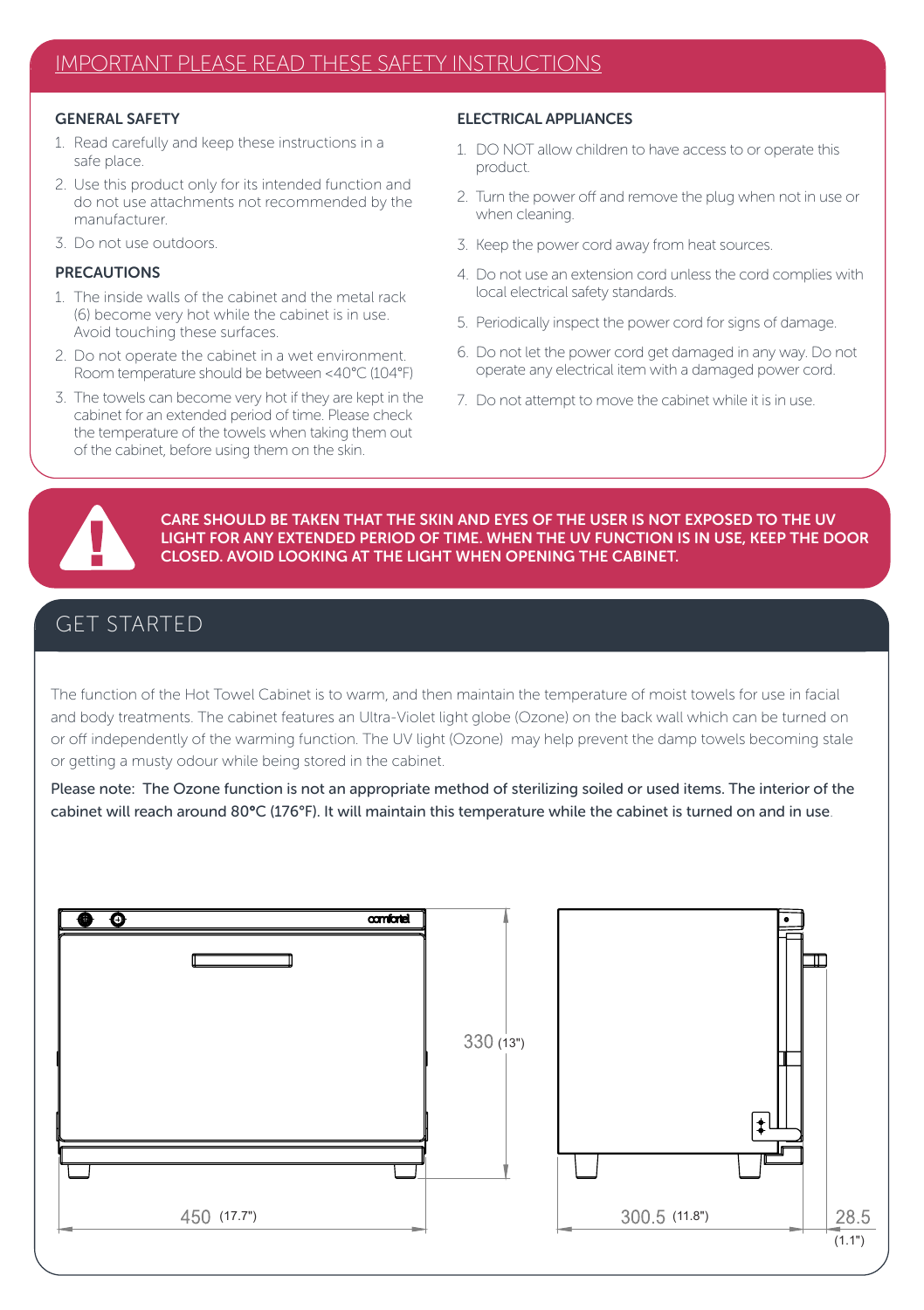#### OPERATION

- 1. Set up cabinet on a level bench top or trolley. Ensure 5cm (2") clearance on all sides of the cabinet.
- 2. Remove any plastic or foam packaging from the inside and outside of the cabinet.
- 3. Plug the power cord in at the wall point and turn on
- 4. Prepare towels. Dampen towels thoroughly with water then wring out excess water. Fold towels or roll into a cylindrical shape.
- 5. Place the damp towels into the cabinet, stacking them evenly.
- 6. Turn the Power (1) to "ON". A blue light will illuminate to show that the warming function is working and the unit is now heating.
- 7. The towels will be ready to use in approximately 20-30minutes. Ensure they are on the towel racks (4).
- 8. The Ozone (UV) function may be used by turning the switch (2) to "ON". A blue light will illuminate to show that the UV Light (3) is on.
- 9. The door should remain closed while the cabinet is in use. Open the door only when adding or removing towels.
- 10. Enure that both POWER & OZONE switches are turned "OFF" at the end of the day by pressing the switches so they are not illuminated with blue light.
- 11. Remove unused towels at the end of the day or when not in use. Start with fresh towels every day.
- 12. The water drip tray (5) should be detached from the undercarriage of the cabinet and emptied at the end of each day. (It is attached by a metal clip at each front edge of the undercarriage.)
- 13. Leave the door open at the end of each day, after the unit is turned off.